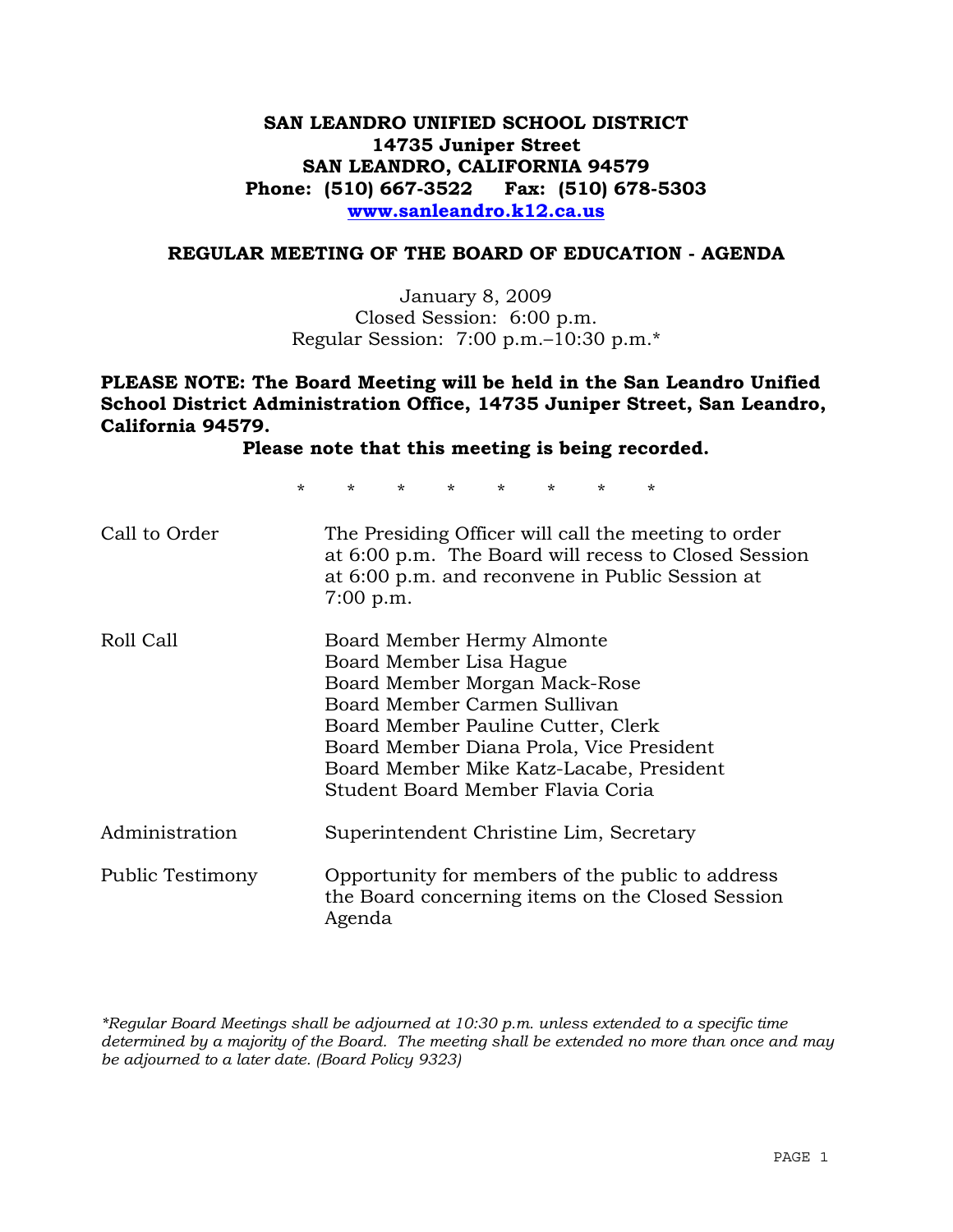Prior to the Public Session, the Board will meet in Closed Session pursuant to Government Code Sections 54957, 54956.6, 54956.9(b), 54956.8, and 54956.9.

- a) Public Employee Performance Evaluation, Title: Superintendent's Evaluation
- b) Public Employee Discipline/Dismissal/Release/Hiring
- c) Conference with Labor Negotiator
- d) Conference with Legal Counsel Anticipated Litigation Significant exposure to litigation
- e) Conference with Real Property Negotiator Property(ies)
- f) Conference with Legal Counsel Existing Litigation

| Report Closed<br>Session Action | Motion __________ Second __________ Vote ________ |                                                                                                                                                                                                                                                                                                                                                                                                                                                                                                                                                                                                                                                                                                                                                                                                                                                                                                                                                                                                                        |
|---------------------------------|---------------------------------------------------|------------------------------------------------------------------------------------------------------------------------------------------------------------------------------------------------------------------------------------------------------------------------------------------------------------------------------------------------------------------------------------------------------------------------------------------------------------------------------------------------------------------------------------------------------------------------------------------------------------------------------------------------------------------------------------------------------------------------------------------------------------------------------------------------------------------------------------------------------------------------------------------------------------------------------------------------------------------------------------------------------------------------|
| Pledge of Allegiance            |                                                   |                                                                                                                                                                                                                                                                                                                                                                                                                                                                                                                                                                                                                                                                                                                                                                                                                                                                                                                                                                                                                        |
| Approve Agenda                  |                                                   | Approve the Regular Meeting Agenda of January 8, 2009                                                                                                                                                                                                                                                                                                                                                                                                                                                                                                                                                                                                                                                                                                                                                                                                                                                                                                                                                                  |
|                                 | Motion __________ Second __________ Vote ________ |                                                                                                                                                                                                                                                                                                                                                                                                                                                                                                                                                                                                                                                                                                                                                                                                                                                                                                                                                                                                                        |
| Legal Statement                 | 54954.2(a)                                        | Members of the audience who wish to address the<br>Board are asked to complete the yellow card available at<br>the entrance and submit it to the Board's Administrative<br>Assistant. Speakers who have completed the card will be<br>called when the item is reached on the agenda or, for<br>non-agenda items, during the Public Testimony. Cards<br>are to be turned in before the item is reached on the<br>agenda. Please note that this meeting is being recorded.<br>State law prohibits the Board of Education from taking<br>any action on or discussing items that are not on the<br>posted agenda except to A) briefly respond to statements<br>made or questions posed by the public in attendance; B)<br>ask questions for clarification; C) provide a reference to a<br>staff member or other resource for factual information in<br>response to the inquiry; or D) ask a staff member to<br>report back on the matter at the next meeting and/or put<br>it on a future agenda. (Government Code Section |

### **PRESENTATIONS**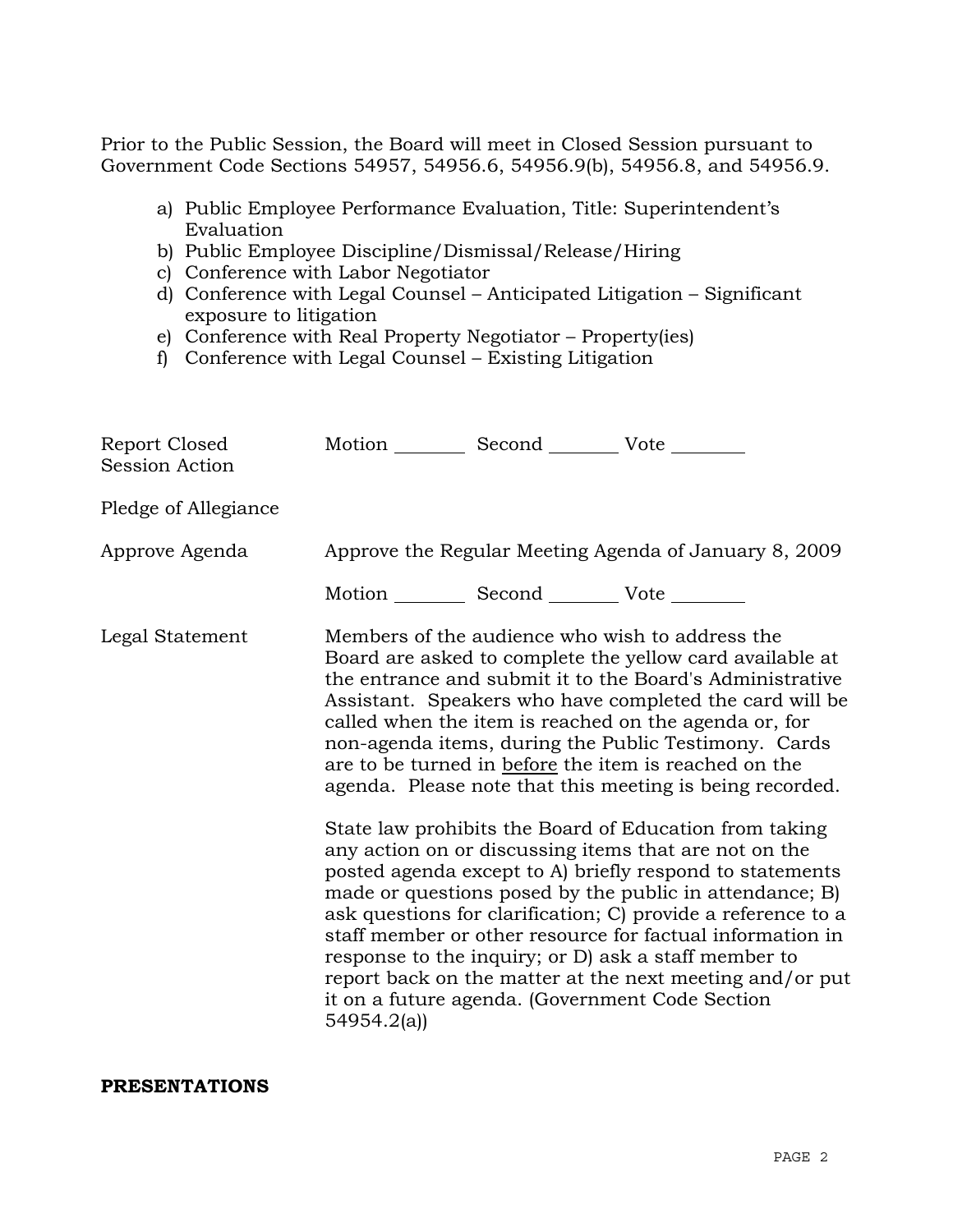## **7:00-7:10 p.m.** \* Betty Parks, Business Consultant working with Reality Mentor Incorporated (RMI) will present information related to the services and programs offered by RMI. RMI is a nonprofit corporation designed to help high-risk students of color gain the life-skill, self-esteem and confidence to become a productive member of society. The mentoring model includes trained professionals who are linked with selected high school students to provide them with opportunities to link classroom instruction with real world experiences. The presentation will highlight the following direct services which include: mentor recruitment and training of adult volunteers to be matched with our youth; working with the school district to identify youth who are at-risk of dropping out of school; interviewing mentees and mentors to make a good match; providing job shadowing opportunities with local employers; providing life-skills training; and providing field trips to various venues.

# **7:10-7:15 p.m. ACTION ITEM**

These items are presented for action at this time. Some may have been reviewed at a previous meeting.

### Educational Services

| $3.1-A$                | <b>Staff Recommendation:</b> |                                         |                                                 |
|------------------------|------------------------------|-----------------------------------------|-------------------------------------------------|
| Memorandum of          |                              | Approve the Memorandum of Understanding |                                                 |
| Understanding          |                              |                                         | between the San Leandro Unified School District |
| between the San        |                              | and Reality Mentor Incorporated.        |                                                 |
| Leandro Unified School |                              |                                         |                                                 |
| District and Reality   |                              |                                         |                                                 |
| Mentor Incorporated    | Motion                       | Second                                  | Vote                                            |

### **PRESENTATIONS**

- **7:15-7:25 p.m.** \* Amy Furtado, Principal, will present information on the Saturday, January 24, 2009, *Educational Summit for Education, "Yes, We Can!" Partners for Student Success*, which is sponsored by the San Leandro High School Parents Equity Committee, and will feature workshops for students and parents.
- **7:25-7:45 p.m.** \* Principal Amy Furtado will provide a presentation regarding the "Red Zone" at San Leandro High School. The "Red Zone" is term used to describe the intense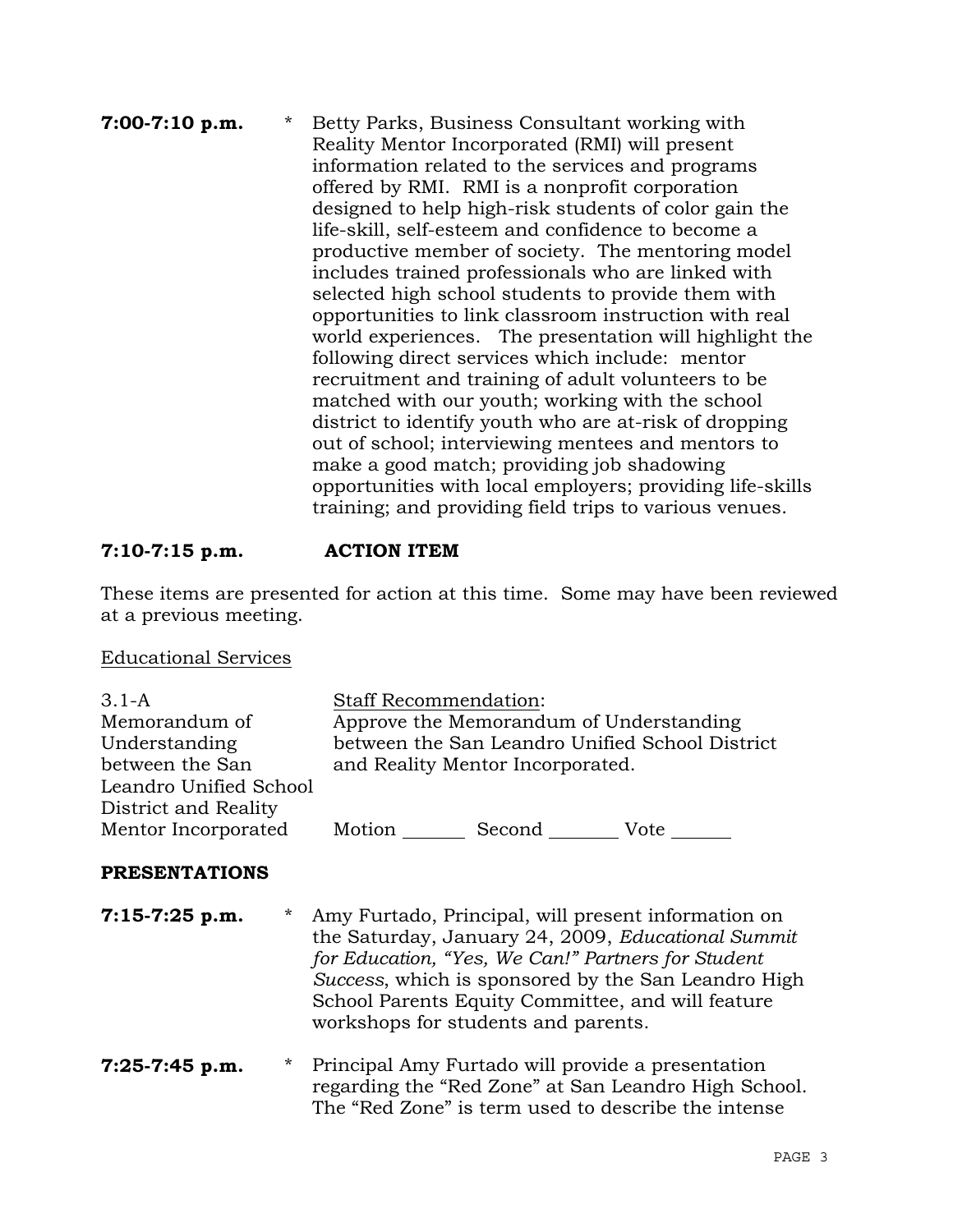period of activities when construction projects, both new and modernization, simultaneously occur at multiple locations on and near the main high school campus. The principal will outline the construction activities and explain how these activities impact the day-to-day and long-term operations of the school. As a result of the intense, multiple activities, the principal will also describe a staffing proposal designed to mitigate the impact on school programs and student safety during this "Red Zone" timeframe.

# **7:45-8:00 p.m. CONFERENCE**

These items are considered routine and may be enacted by a single motion. At the request of any member of the Board, any items on the consent agenda shall be removed and given individual consideration for action as a regular agenda item.

# Human Resources

| $2.1 - CF$<br>Job Description and<br>Position for a Limited<br>Term 0.50 FTE<br>Measure B Project<br>Liaison and a 0.60 FTE | <b>Staff Recommendation:</b> | the job description and position for a Limited<br>0.60 FTE Teacher on Special Assignment. | The Board will discuss and consider approving<br>Term 0.50 FTE Measure B Project Liaison and a |
|-----------------------------------------------------------------------------------------------------------------------------|------------------------------|-------------------------------------------------------------------------------------------|------------------------------------------------------------------------------------------------|
| Teacher on Special<br>Assignment                                                                                            | Motion                       | Second                                                                                    | Vote                                                                                           |

# **PRESENTATION**

**8:O0-8:20 p.m.** \* Cindy Cathey, Assistant Superintendent for Educational Services, and staff will present highlights of the District 2009-2013 Local Education Agency Plan (LEA Plan). The LEA Plan describes the actions that the District will take to ensure that it meets certain programmatic requirements, including coordination of services, needs assessments, consultations, school choice, supplemental services, services to homeless students, and others as required. The LEA Plan is not a strategic plan for the District, but rather it is a single, coordinated and comprehensive plan that describes the educational services for all students that can be used to guide implementation of federal and state-funded programs, the allocation of resources, and reporting requirements. The activities included in the plan are designed to help the District meet the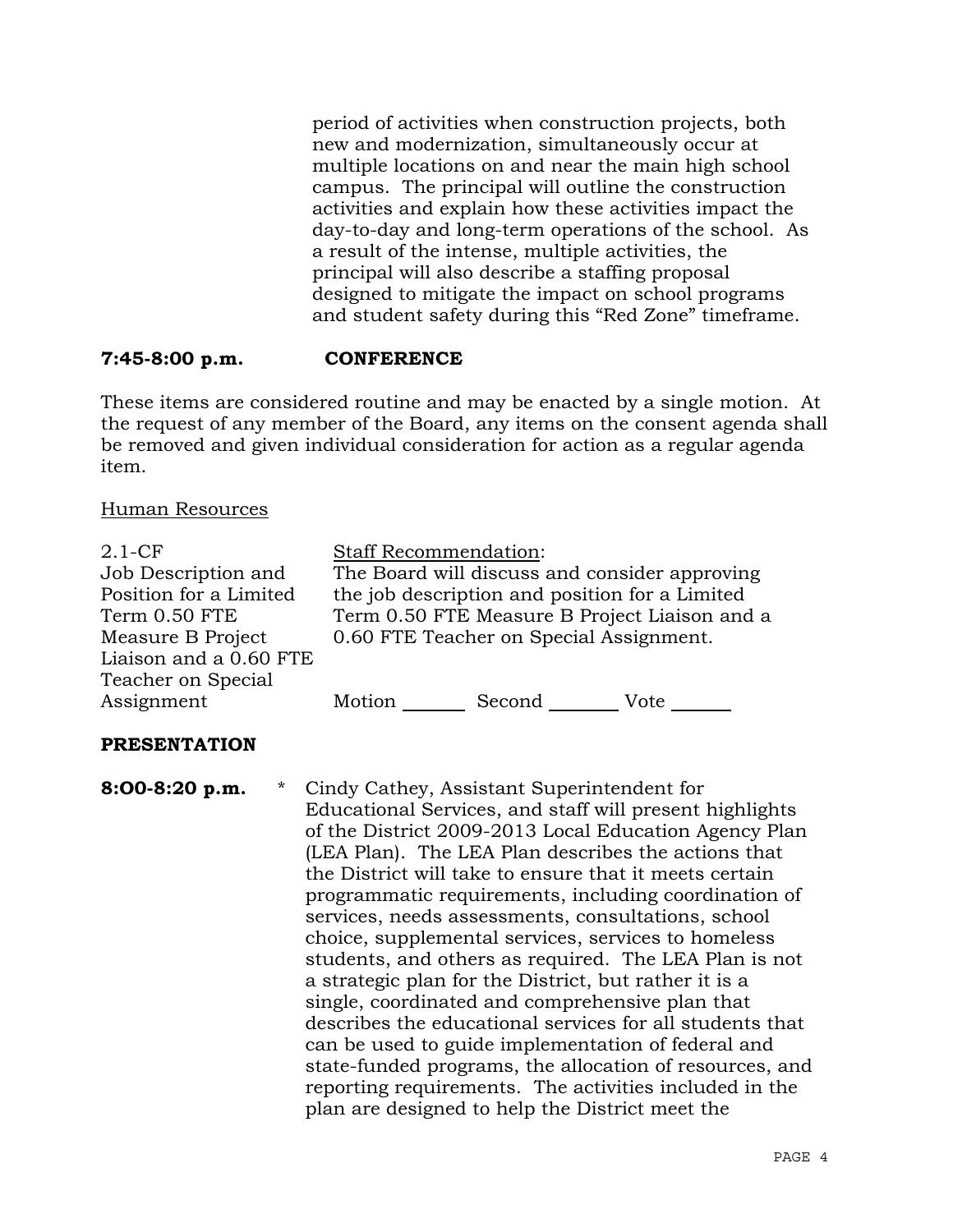following five goals established by the state to align with No Child Left Behind:

- Goal #1: All students will reach high standards, at a minimum attaining proficiency or better in reading and mathematics, by 2013-2014.
- Goal #2: All limited-English proficient students will become proficient in English and reach high academic standards, at a minimum attaining proficiency or better in reading/language arts and mathematics.
- Goal #3: By 2005-2006, all students will be taught by highly qualified teachers.
- Goal #4: All students will be educated in learning environments that are safe, drug-free, and conducive to learning.
- Goal #5: All students will graduate from high school.

# **8:20-8:25 p.m. ACTION**

Educational Services

| $3.2-A$<br>2009-2013 Local<br><b>Educational Agency</b> | <b>Staff Recommendation:</b><br>Approve the 2009-2013 Local Educational<br>Agency (LEA) Plan. |        |      | The backup<br>of the LEP<br>Plan will be<br>delivered on<br>Tuesday, |
|---------------------------------------------------------|-----------------------------------------------------------------------------------------------|--------|------|----------------------------------------------------------------------|
| (LEA) Plan                                              | Motion                                                                                        | Second | Vote | Jan. 6,<br>2009.                                                     |

### **8:25-8:30 p.m. PUBLIC TESTIMONY ON NON-AGENDA ITEMS**

**8:30-8:40 p.m. REPORTS** Correspondence Student Board Member Report Superintendent's Report

### **8:40-8:45 p.m. CONSENT ITEMS**

These items are considered routine and may be enacted by a single motion. At the request of any member of the Board, any item on the consent agenda shall be removed and given individual consideration for action as a regular agenda item.

General Services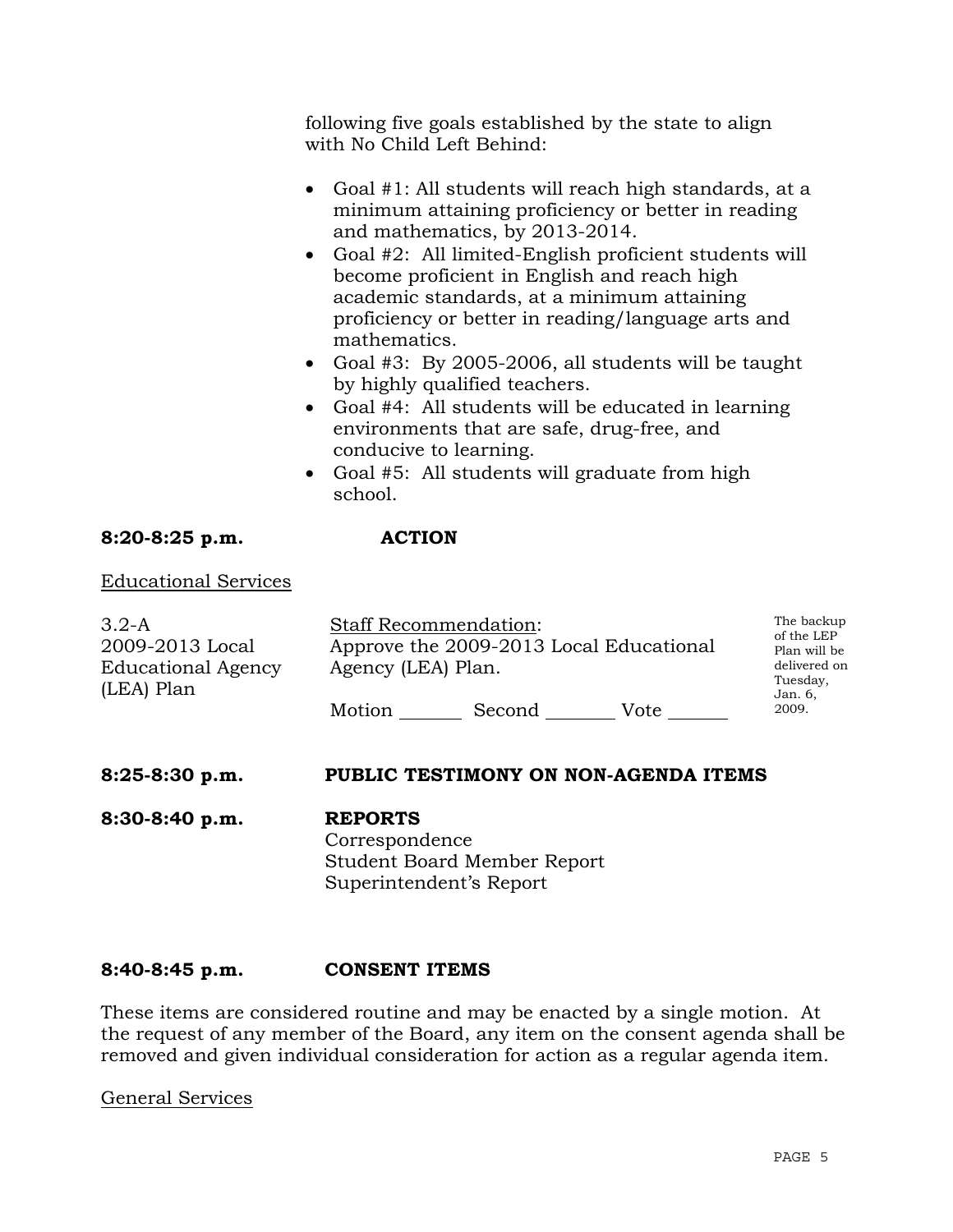| $1.1-C$<br>Approval of Board<br>Minutes - November<br>18, 2008                      | <b>Staff Recommendation:</b><br>Approve the minutes of the regular board meeting<br>held on November 18, 2008.    |
|-------------------------------------------------------------------------------------|-------------------------------------------------------------------------------------------------------------------|
|                                                                                     | Motion Second Vote                                                                                                |
| $1.2-C$<br>Resolution #09-01<br><b>Authorizing Certain</b><br>Persons to Draw Funds | <b>Staff Recommendation:</b><br>Adopt Resolution #09-01 authorizing certain<br>persons to draw funds.             |
|                                                                                     | Motion Second Vote                                                                                                |
| Human Resources                                                                     |                                                                                                                   |
| $2.1-C$<br>Acceptance of<br>Personnel Report                                        | Staff Recommendation:<br>Accept Personnel Report as submitted.<br>Motion _________ Second __________ Vote _______ |
| <b>Educational Services</b>                                                         |                                                                                                                   |
| $3.1 - C$<br>Acceptance of<br>Donations                                             | Staff Recommendation:<br>Approve the acceptance of gifts to the District as<br>follows:                           |
|                                                                                     | Washington Elementary School                                                                                      |
|                                                                                     | • 20 Dell CPUs from Steven Hirsh, Keker &<br>Van Nest LLP, San Francisco                                          |
|                                                                                     | Motion _________ Second __________ Vote                                                                           |
|                                                                                     |                                                                                                                   |

| $3.2 - C$<br>Resolution #09-02,<br>National "No Name<br>Calling Week:",<br>January 26-30, 2009 | <b>Staff Recommendation:</b><br>through this national event. | Adopt Resolution 09-02, declaring that the San<br>Leandro Unified School District's schools will<br>participate in National No Name Calling Week<br>(January 26, 2009-January 30, 2009) and the<br>anti-bullying messages and practices promoted |      |
|------------------------------------------------------------------------------------------------|--------------------------------------------------------------|--------------------------------------------------------------------------------------------------------------------------------------------------------------------------------------------------------------------------------------------------|------|
|                                                                                                | Motion                                                       | Second                                                                                                                                                                                                                                           | Vote |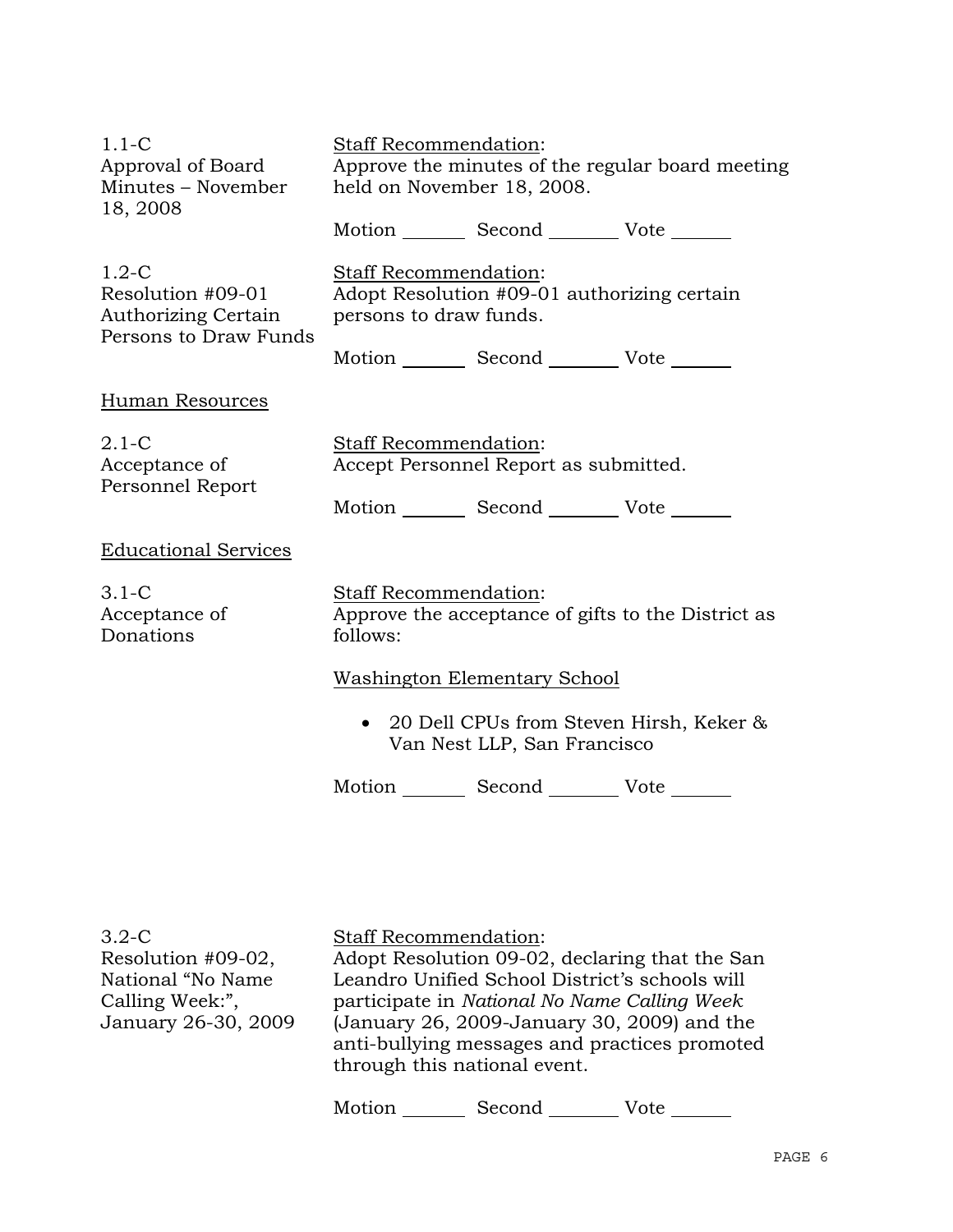| $3.3 - C$<br>Memorandum of<br>Understanding<br>between Washington<br>School and Community<br>Matters of Santa Rosa<br>fro the Safe Schools | Staff Recommendation:<br>Approve the Memorandum of Understanding<br>between Washington School and Community<br>Matters of Santa Rosa fro the Safe Schools<br>Ambassadors Program. |  |
|--------------------------------------------------------------------------------------------------------------------------------------------|-----------------------------------------------------------------------------------------------------------------------------------------------------------------------------------|--|
| Ambassadors Program                                                                                                                        | Motion _________ Second __________ Vote _______                                                                                                                                   |  |
| <b>Business Operations</b>                                                                                                                 |                                                                                                                                                                                   |  |
| $4.1 - C$<br><b>Contract Agreement</b><br>with Davis Street<br>Community Center for<br>2007-08                                             | Staff Recommendation:<br>Approve the contract agreement with Davis Street<br>Community Center for 2007-08.<br>Motion _________ Second __________ Vote _______                     |  |
| $4.2-C$<br>Resolution #09-03 to<br>Declare Certain<br>Equipment Surplus<br>and/or Obsolete.                                                | Staff Recommendation:<br>Adopt Resolution #09-03 to declare certain<br>equipment surplus and/or obsolete due to the age<br>and condition of the designated equipment.             |  |
|                                                                                                                                            | Motion _________ Second __________ Vote _______                                                                                                                                   |  |
| 8:45-8:55 p.m.                                                                                                                             | <b>ACTION ITEMS</b>                                                                                                                                                               |  |
|                                                                                                                                            |                                                                                                                                                                                   |  |
| <b>General Services</b>                                                                                                                    |                                                                                                                                                                                   |  |
| $1.1-A$<br>Alameda County<br><b>School Boards</b><br>Association (ACSBA)                                                                   | <b>Staff Recommendation:</b><br>Approve the appointment of a representative to<br>the Alameda County School Boards Association<br>(ACSBA).                                        |  |
| Representative                                                                                                                             | Motion _________ Second _________ Vote _______                                                                                                                                    |  |
| $1.2-A$<br>Alameda County<br><b>School Boards</b><br>Association (ACSBA)                                                                   | Staff Recommendation:<br>Approve the appointment of an alternate to the<br>Alameda County School Boards Association<br>(ACSBA).                                                   |  |
| Alternate                                                                                                                                  | Motion _________ Second __________ Vote _______                                                                                                                                   |  |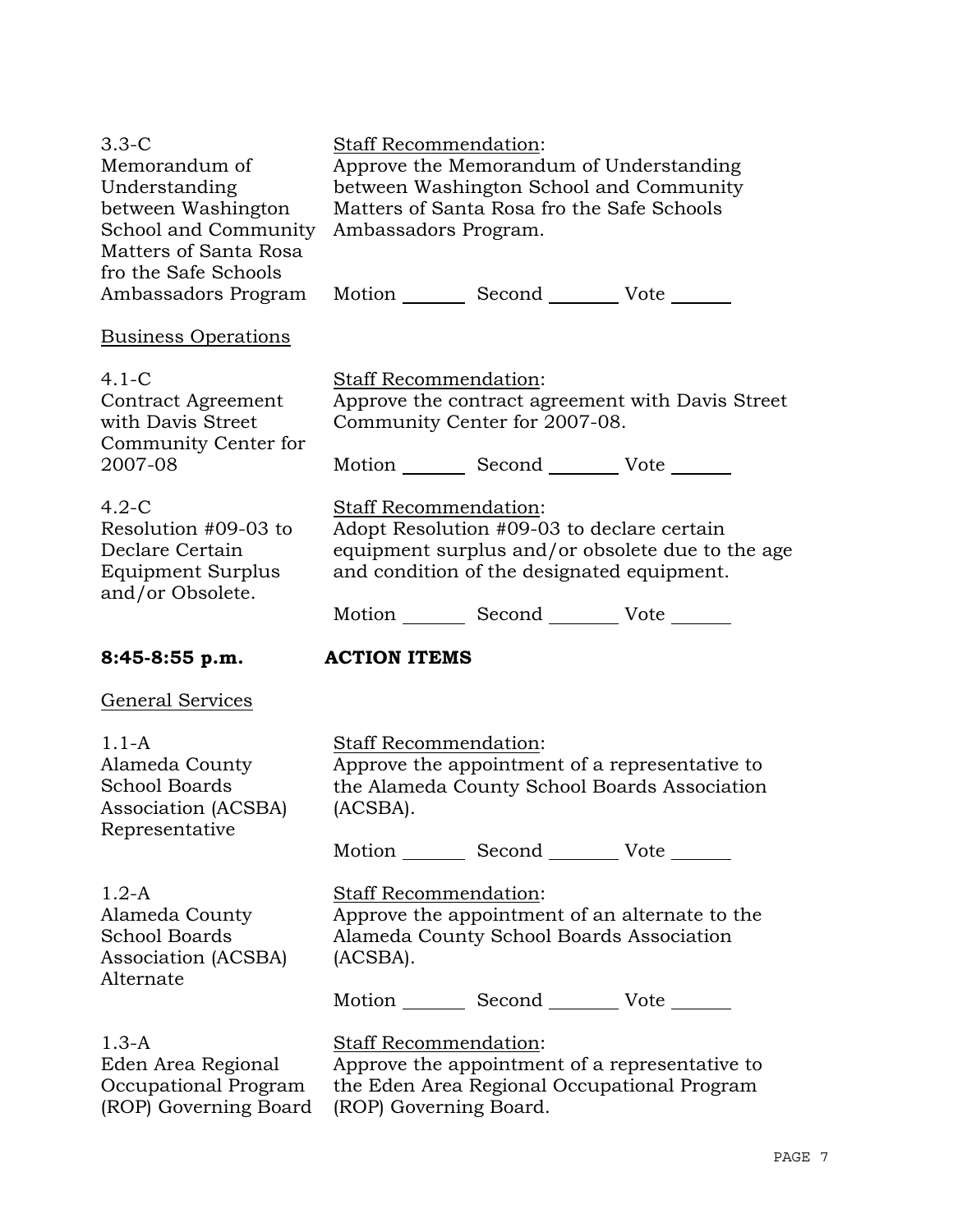| Representative                                                                                |                                                | Motion Second Vote                                                                                                                                |
|-----------------------------------------------------------------------------------------------|------------------------------------------------|---------------------------------------------------------------------------------------------------------------------------------------------------|
| $1.4-A$<br>Eden Area Regional<br>Occupational Program<br>(ROP) Governing Board<br>Alternate   | Staff Recommendation:<br>Governing Board.      | Approve the appointment of a alternate to the<br>Eden Area Regional Occupational Program (ROP)<br>Motion _________ Second __________ Vote _______ |
| $1.5 - A$<br>Mid-Alameda County<br>Special Education<br>Local Plan Area<br>(MACSELPA)         | Staff Recommendation:<br>Plan Area (MACSELPA). | Approve the appointment of a representative to<br>the Mid-Alameda County Special Education Local                                                  |
| Representative                                                                                |                                                | Motion _________ Second __________ Vote _______                                                                                                   |
| $1.6-A$<br>Mid-Alameda County<br>Special Education<br>Local Plan Area<br>(MACSELPA) Alternate | Staff Recommendation:<br>Plan Area (MACSELPA). | Approve the appointment of an alternate to the<br>Mid-Alameda County Special Education Local                                                      |
|                                                                                               |                                                | Motion _________ Second __________ Vote _______                                                                                                   |
| $1.7-A$<br>Drug, Alcohol, Tobacco<br>Education (DATE)<br>Committee<br>Representative          | Staff Recommendation:<br>Committee.            | Approve the appointment of a representative to<br>the Drug, Alcohol, Tobacco Education (DATE)                                                     |
|                                                                                               |                                                | Motion _________ Second __________ Vote _______                                                                                                   |
| $1.8-A$<br>Drug, Alcohol, Tobacco<br>Education (DATE)<br>Committee Alternate                  | Staff Recommendation:<br>Committee.            | Approve the appointment of an alternate to the<br>Drug, Alcohol, Tobacco Education (DATE)                                                         |
|                                                                                               |                                                | Motion _________ Second __________ Vote _______                                                                                                   |
| $1.9-A$<br>San Leandro Disaster<br>Preparedness Council                                       | <b>Staff Recommendation:</b>                   | Approve the appointment of a representative to<br>the San Leandro Disaster Preparedness Council                                                   |
| Representative                                                                                | Representative.                                |                                                                                                                                                   |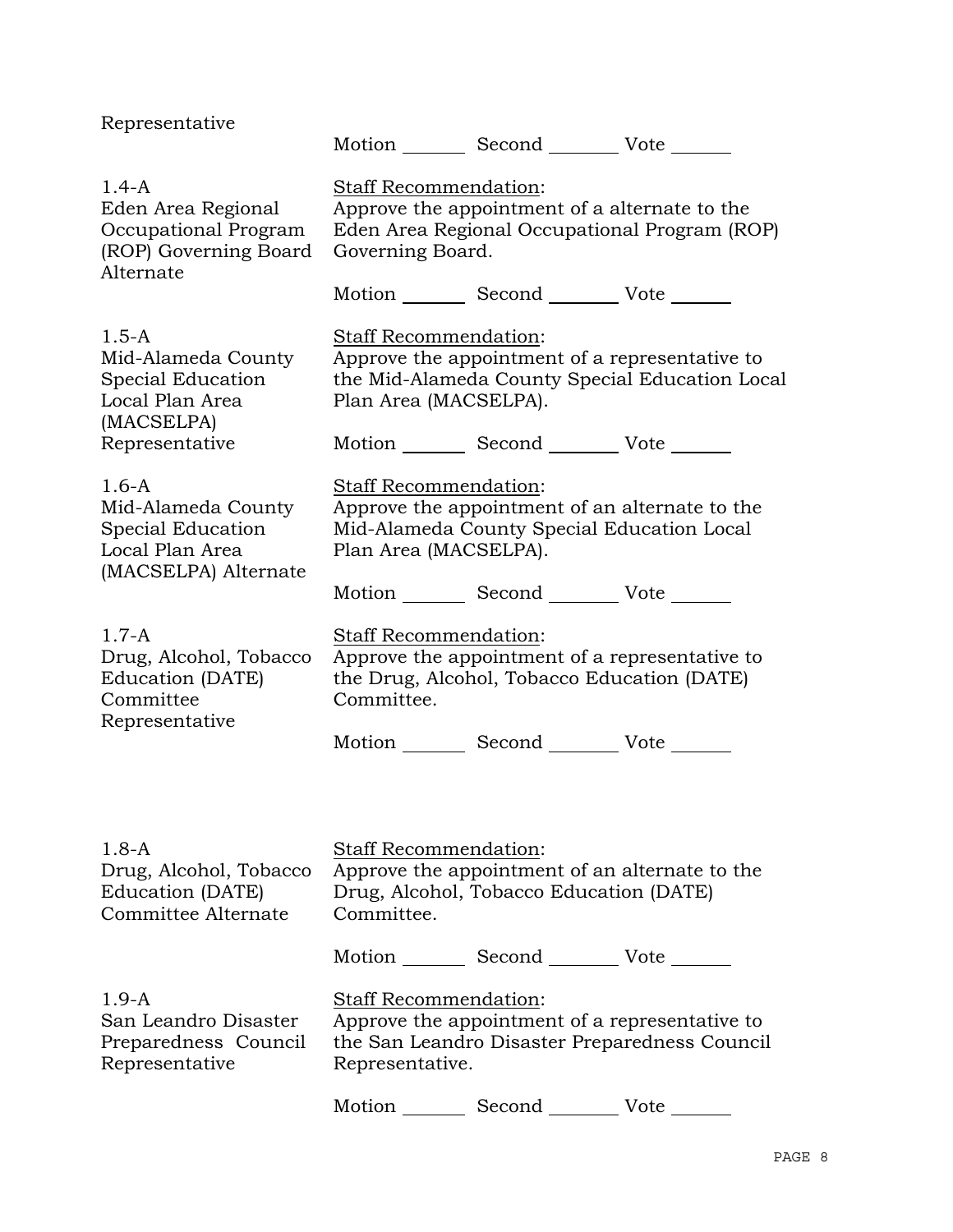| $1.10 - A$<br>San Leandro Disaster<br>Preparedness Council<br>Alternate | Staff Recommendation:<br>Approve the appointment of an alternate to the<br>San Leandro Disaster Preparedness Council<br>Representative.                                                                                    |
|-------------------------------------------------------------------------|----------------------------------------------------------------------------------------------------------------------------------------------------------------------------------------------------------------------------|
|                                                                         | Motion _________ Second __________ Vote _______                                                                                                                                                                            |
| 8:55-9:15 p.m.                                                          | <b>CONFERENCE ITEM</b>                                                                                                                                                                                                     |
| following:                                                              | These items are submitted for advance planning and to assist the Board in<br>establishing future agenda items. The Board may, however, take action on the                                                                  |
| <b>General Services</b>                                                 |                                                                                                                                                                                                                            |
| $1.1-CF$<br>Superintendent's<br><b>Budget Advisory</b><br>Committee     | Staff Recommendation:<br>The Board will discussion and consider the<br>Superintendent's recommendation adding two<br>Board member to the Budget Advisory Committee,<br>restricting their role as observers to the process. |
|                                                                         | Motion _________ Second __________ Vote _______                                                                                                                                                                            |
| Facilities and Construction                                             |                                                                                                                                                                                                                            |
| $5.1 - CF$<br>9 <sup>th</sup> Grade Campus<br>Construction Sign         | <b>Staff Recommendation:</b><br>The Board will discussion and consider approving<br>the 9 <sup>th</sup> Grade Campus construction sign.                                                                                    |
|                                                                         | Motion _________ Second __________ Vote _______                                                                                                                                                                            |
| 9:15 p.m.                                                               | ADDITIONAL SUGGESTIONS AND COMMENTS FROM<br><b>BOARD MEMBERS</b>                                                                                                                                                           |
| <b>ANNOUNCEMENT</b>                                                     | <b>Board of Education Meetings</b>                                                                                                                                                                                         |
|                                                                         | Closed Session - Board Retreat – January 10, 2008, DO,<br>$9-4$ pm                                                                                                                                                         |
|                                                                         | Closed Session - Special Board Orientation Meeting –<br>January 13, 2009, DO, 5:30 pm                                                                                                                                      |
|                                                                         | City/District Liaison Committee, January 15, 2009, 4-<br>5:30 pm, City Hall                                                                                                                                                |
|                                                                         | Regular Meeting – January 21, 2009 (Wednesday)                                                                                                                                                                             |